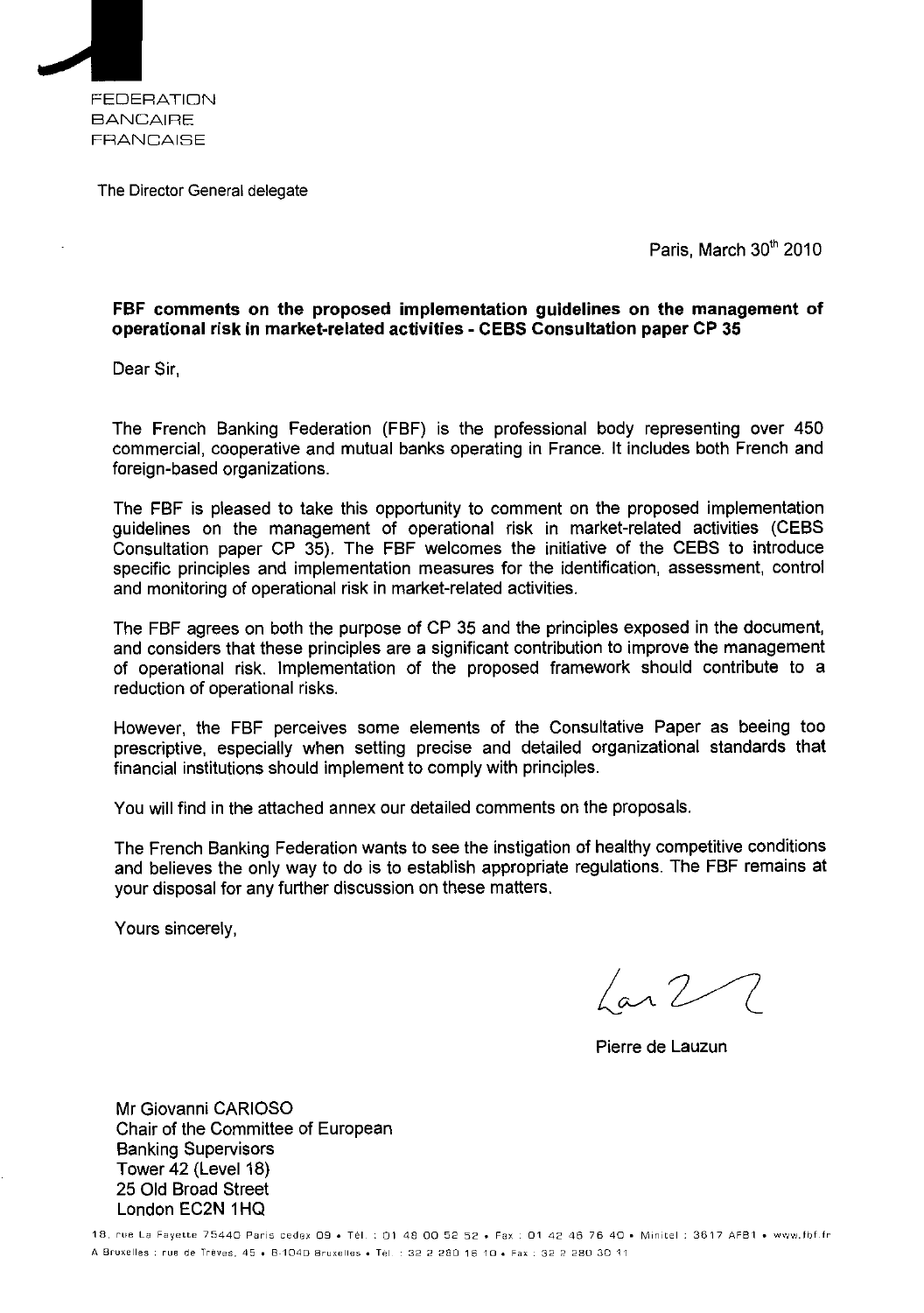#### Response to CEBS Consultative Paper 35

#### Operational risk management in market related activities

The Committee of European Banking Supervisors (CEBS) has launched a consultation on its draft guidelines on the management of operational risk in market-related activities: CEBS introduces specific principles and implementation measures for the identification, assessment, control and monitoring of operational risk in market-related activities.

#### **GENERAL COMMENTS**

Members of the FBF workgroup on Operational Risk agree on both the purpose of CP 35 and the principles exposed in the document. They consider that these principles are a significant contribution to improve the management of operational risk in market related activities of trading portfolio. Implementation of the proposed framework should contribute to a reduction of operational risks.

However, one could perceived some elements of the Consultative Paper as being too prescriptive, especially when setting precise and detailed organizational standards that financial institutions should implement to comply with principles. Financial institutions should remain responsible for designing and evolving their organization in order to comply with CP 35 principles.

Beyond this overall position, participants to the FBF workgroup on Operational Risk have three types of additional comments:

- Disagreement with some propositions: implementation of some of the propositions would introduce drawbacks or limitations that could lead in fact to less precise and effective operational risk management. We propose alternate recommendations.
- Necessity to clarify some wordings: the wording of some propositions could be clarified in order either to increase practicability of the framework or to lighten organizational constraints imposed on framework implementation.
- Proposition to add new elements to the framework.

An additional consultation period could be granted after the review of the initial consultation paper.

Depending on whether or not remarks on the Consultative Paper will be taken into account by CEBS, an additional delay may be needed regarding the implementation date.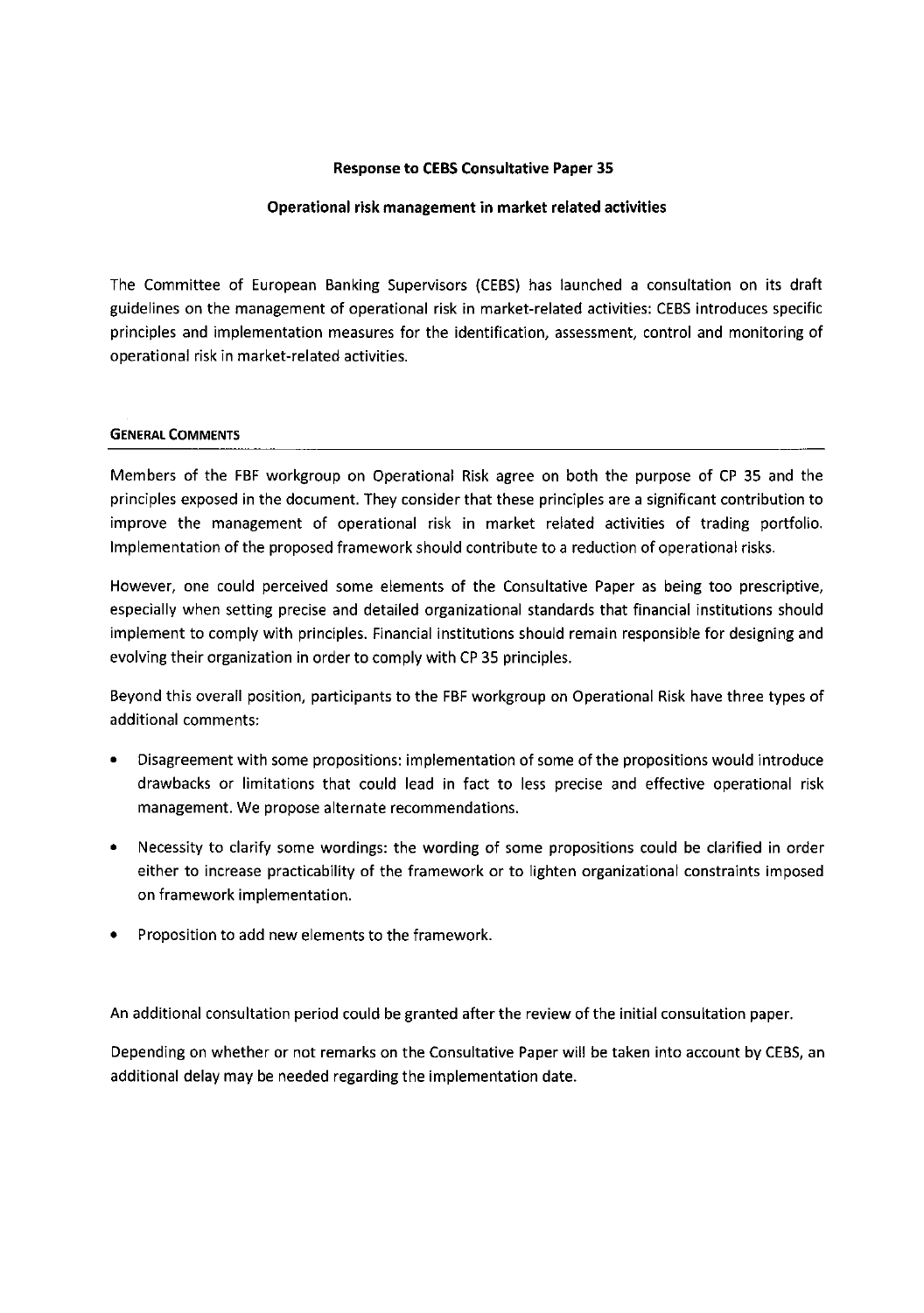#### 2. Governance mechanisms

Principle 1. The management body should have full awareness of the operational risks, actual or potential, affecting market-related activities. It should develop and maintain an organisational structure, internal controls and a reporting system suitable for the identification, assessment, control and monitoring of operational risks in market-related activities.

- Principle 1: "full awareness" of the management body should be replaced by *"appropriate"* or *"adequate awareness".*
- Principle 1, paragraph 13: this proposition is quite prescriptive in terms of organization of controls and could be interpreted as a strong incentive to centralize controls. Instead of focusing on fragmentation, emphasis could be put on:
	- o Having a clear definition of roles and perimeter of control units, in order to avoid gaps and overlaps in the control framework ;
	- o Encouraging institutions to have an overview of the results of controls produced by control units.

We propose the following wording for the Consultative Paper:

*"13. The fragmentation between .... To this end:*

- *o Clear process owners should be identified for each key process*
- *o A clear statement of the responsibilities and scope for each control unit should be establish, in order to avoid gaps and overlaps in the control framework and guarantee accountability for each control unit on its perimeter.*
- *o Organization should encourage and promote the capability of the institutions to have an overview of the results of controls produced by control units. Banks should define and document to which extent, depending on types of controls and organization in place, they want to have a balance between operational proximity and control centralization."*

# Principle 2. The management body should promote a front office culture designed to mitigate operational risks in market-related activities.

• Principle 2, paragraph 15: mandatory absence policy should be implemented, but this should be done in accordance with local labor regulations.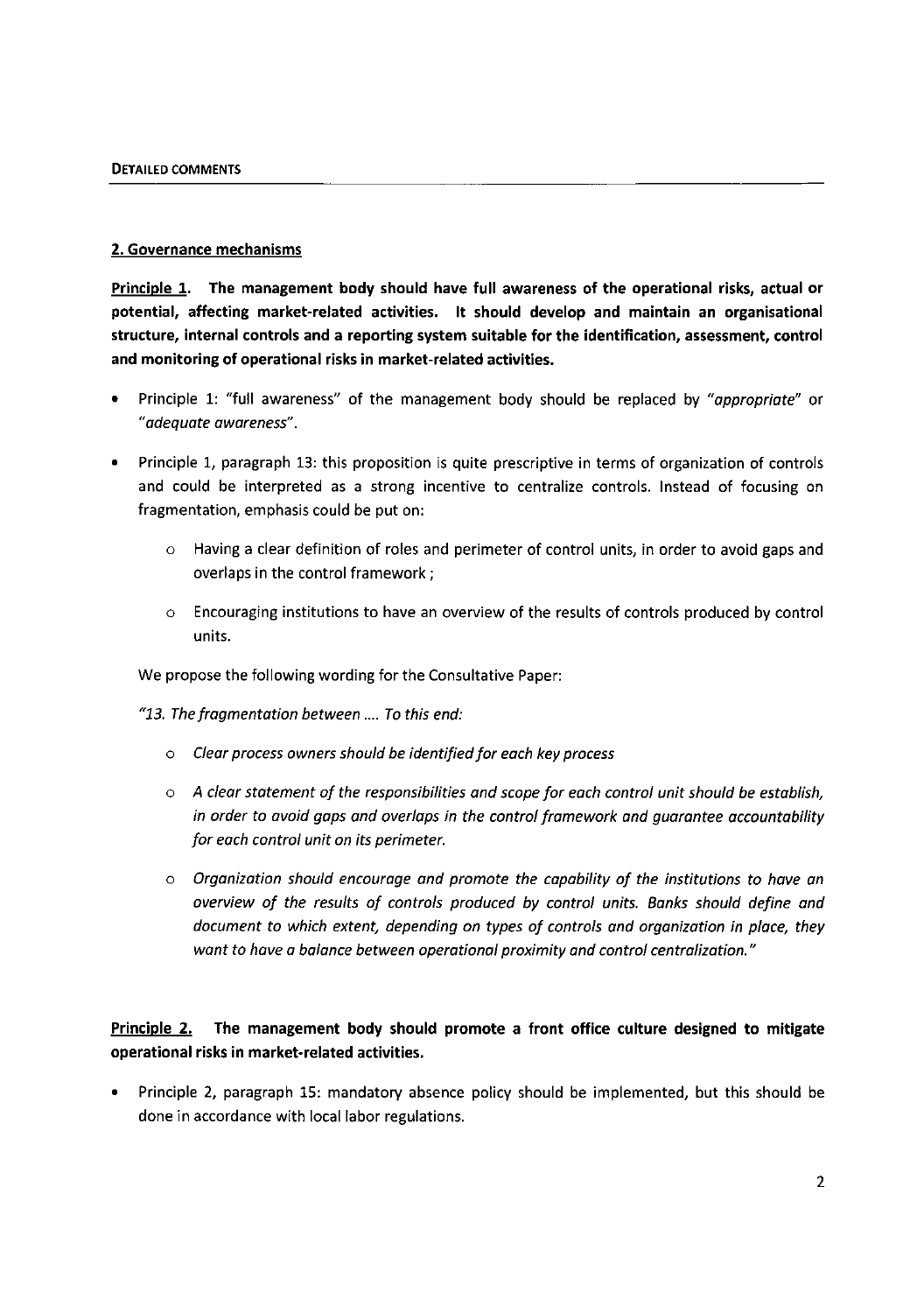We propose the following wording for the Consultative Paper:

*"15. Appropriate policies...should be developed, implemented and regularly monitored according to local labor regulations."*

# Principle 5. The fight against fraudulent behaviour in market-related activities should be a pivotal element of internal controls and reporting system.

- Principle 5: fight against fraudulent behavior should be *a "key element"* of internal controls and reporting systems, instead of "pivotal". Internal controls and reporting systems should be designed to address the full scope of operational risks, with specific emphasis on fraud risks, which is one operational risk among others.
- Principle 5, paragraph 24: "regular fraud testing" could be replaced by *"regular fraud scenario analysis".* Actual fraud testing, i.e. creation of fictitious deals in systems for instance, cannot be carried on a regular basis, since they could generate significant operational risks. External fraud scenario analysis and back testing, however, are necessary.
- Principle 5, paragraph 25 and 26: local regulation should be taken into account for the definition of notification process and thresholds.

We propose the following wording for the Consultative Paper:

*"25. A duty to notify the appropriate level of management should be instituted for incidents exceeding pre-determined risk tolerance levels, with appropriate escalation process.*

*26. The supervisory authority should be notified of cases of fraud exceeding a given threshold or having certain characteristics (making use of ad hoc templates required by the supervisory authority or adopting COREP templates where they have been introduced) in accordance with local regulations".*

#### 3. Internal controls

#### Principle 6. Traders should initiate transactions only when these are compliant with their set terms of reference. Minimum standards for the initiation and conclusion of transactions should be followed.

• Principle 6, paragraph 27: verifications should be rather on the nature and volume of the financial instruments used, than on their nature and number.

We propose the following wording for the Consultative Paper:

*"27. The existence of precise terms of reference circumscribing the activity of each trader is an essential prerequisite for the sound management of market-related operations. It gives to each of*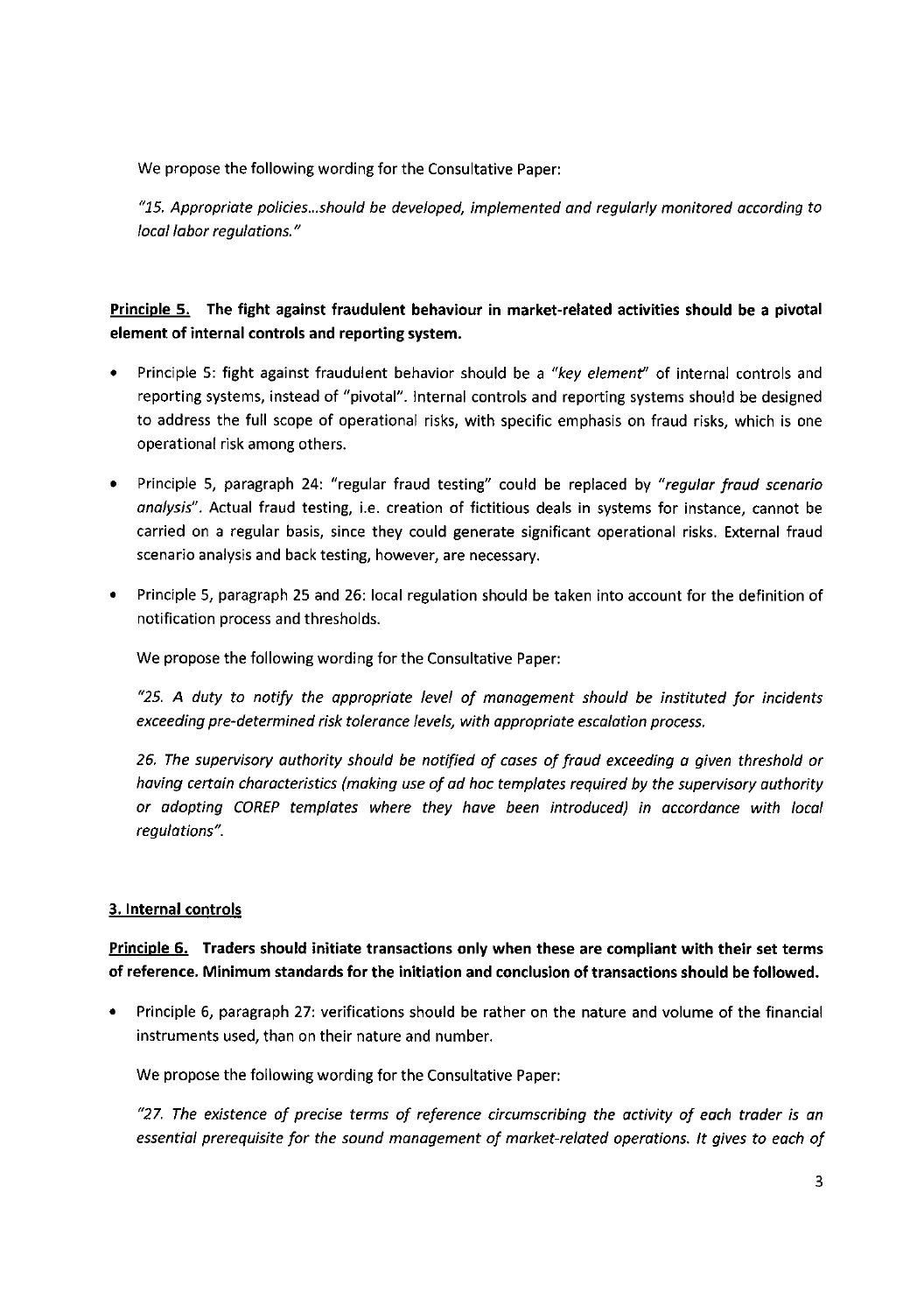the parties involved — traders, managers at all levels and controllers - the means of verifying that the nature , volumes and overall size of the position of the financial instruments used are within the limits and strategy defined by the institution's management. "

# Principle 7. Documentation requirements for trading activities should be properly defined. Legal enforceability of the contracts should be assured.

• Principle 7, paragraph 33: local regulation should be taken into account, since "closeout" netting and settlement netting may not be authorized locally.

Principle 9. Each cash flow associated with a transaction should be clearly recorded in the institution's accounting system, with a documented trail.

Principle 9, paragraphs 36 and 37: emphasis should be put on the existence of an *audit trail process* rather than on the existence of an *audit trail*. It is key that financial institutions are able to produce an audit trail making it possible to trace cash flows both upstream and downstream. However, this result can be achieved through a secured process and does not require a readily available "push button" audit trail.

We propose the following wording for the Consultative Paper:

"Principle 9. Each cash flow associated with a transaction should be clearly recorded in the institution's accounting system, with a reliable audit trail process

36. The audit trail should make it possible to trace cash flows both downstream and upstream - from the trader to the external counterpart — at least on demand. The accounting for the cash flows requires very strict monitoring and control.

37. Extended audit trails, to identify transaction from the point of origin by each trader, is necessary and must be demonstrated on demand when needed, for the institutions's systematic ex post control and reconciliation, both by internal controllers and external auditors, of the operations carried out."

# Principle 10. Institutions should ensure that they have an appropriate framework of controls and procedures applicable to the relationships between traders and their market counterparts.

Principle 10, paragraph 39: proposition should precise that only "relevant commercial issues" are concerned and not all commercial issues. On some issues, it is acceptable or even suitable that front office negotiates or interacts with its client.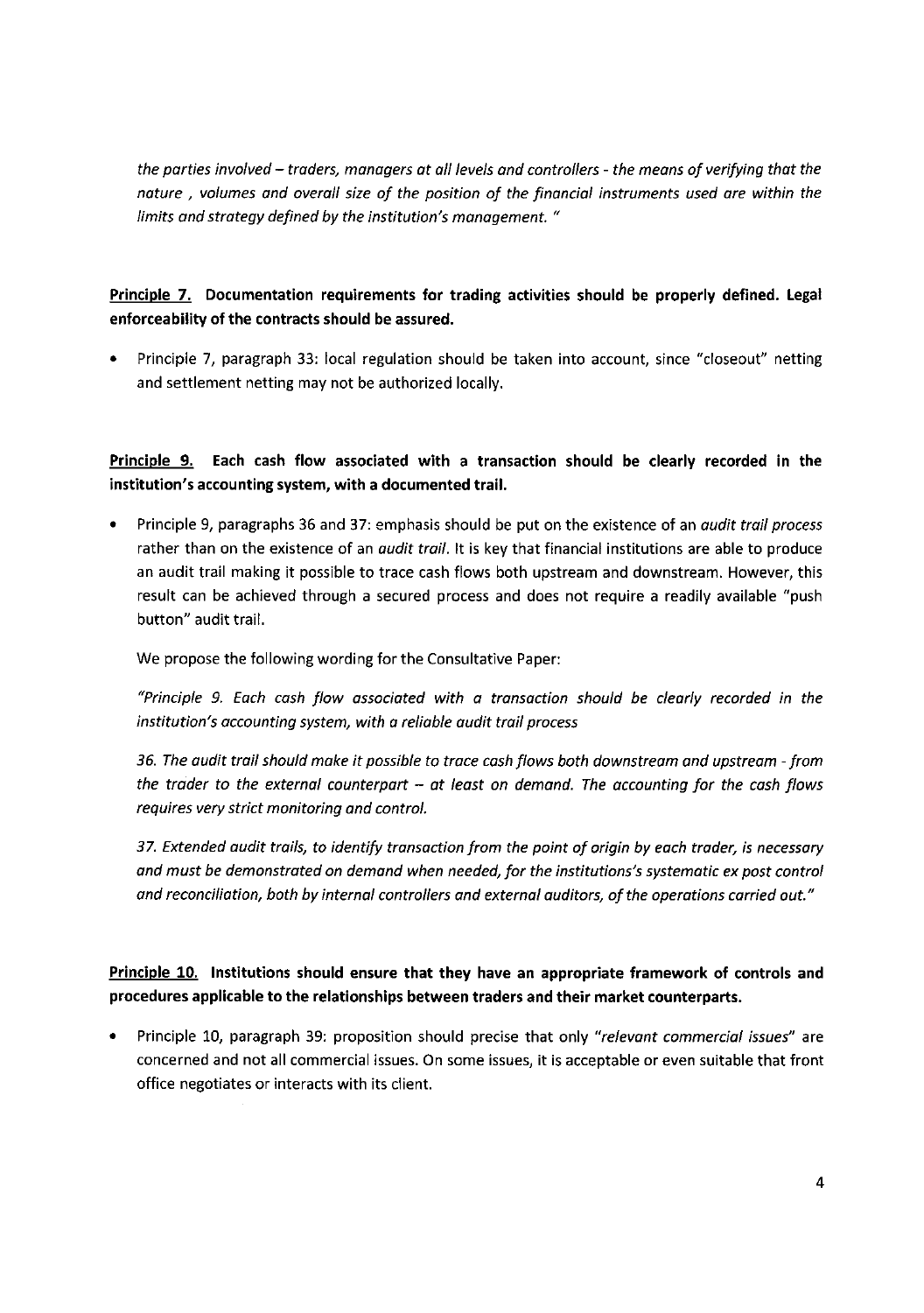# Principle 11. Confirmation, settlement and reconciliation processes should be correctly designed and properly executed.

• Principle 11, paragraph 40: "without involving the front office" should be deleted from the proposition. Confirmation, settlement and reconciliations processes must be carried out directly among the control functions. However, control functions have to interact with the front office during this process, to obtain additional information, liaise with the counterpart or put the pressure on it in order to accelerate the global process.

We propose the following wording for the Consultative Paper

*"40. Confirmation, settlement and reconciliation processes should be defined to prevent gaps and significant points of weakness and to help identify and resolve breaks. The control functions must remain accountable for the global process."*

• Principle 11, paragraph 41: reference to the confirmation of transactions within "usually a few hours after the conclusion of the transactions and, at the latest, before the end of the day" should be amended. Especially for exotic OTC transactions which often require several days to be confirmed, according to the nature and complexity of products traded and to the type of counterparts involved, such and objective, not only may be very difficult if not impossible to reach, but also, may lead to inadequate control, confirmations made without the right time and exchange between counterparties could lead to misunderstanding and wrong statements, therefore increased risks..

We propose the following wording for the Consultative Paper:

*"41. Institutions should have a rigorous and reliable process for confirming the terms and conditions of transactions that they have entered into with external counterparts in a timely and with unambiguous meaning, so as to avoid the accumulation of unreconciled transactions which represent a major source of risk. A proper reporting of un-affirmed and un-confirmed deal should be performed at the appropriate level. For certain types of operations, and especially flow business, confirmations before the end of the day must be an objective."*

• Principle 11, paragraph 42: proposition could be reworded as follows:

*"42. Pending the completion of full documentation and confirmation processes, consideration could also be given to the use of affirmation processes. Affirmation process is intended to demonstrate the existence of the transaction, in order to mitigate fraud risks".*

Financial institutions should decide to implement this process depending on the types of products traded and should be able to specify media used for this purpose (oral or not).

• Principle 11, paragraph 44: last sentence of this paragraph is too prescriptive regarding the organization of controls. It should focus on the principles that must drive the organization, i.e. independence of control units. Financial institutions should be responsible for the design of the control organization on settlements.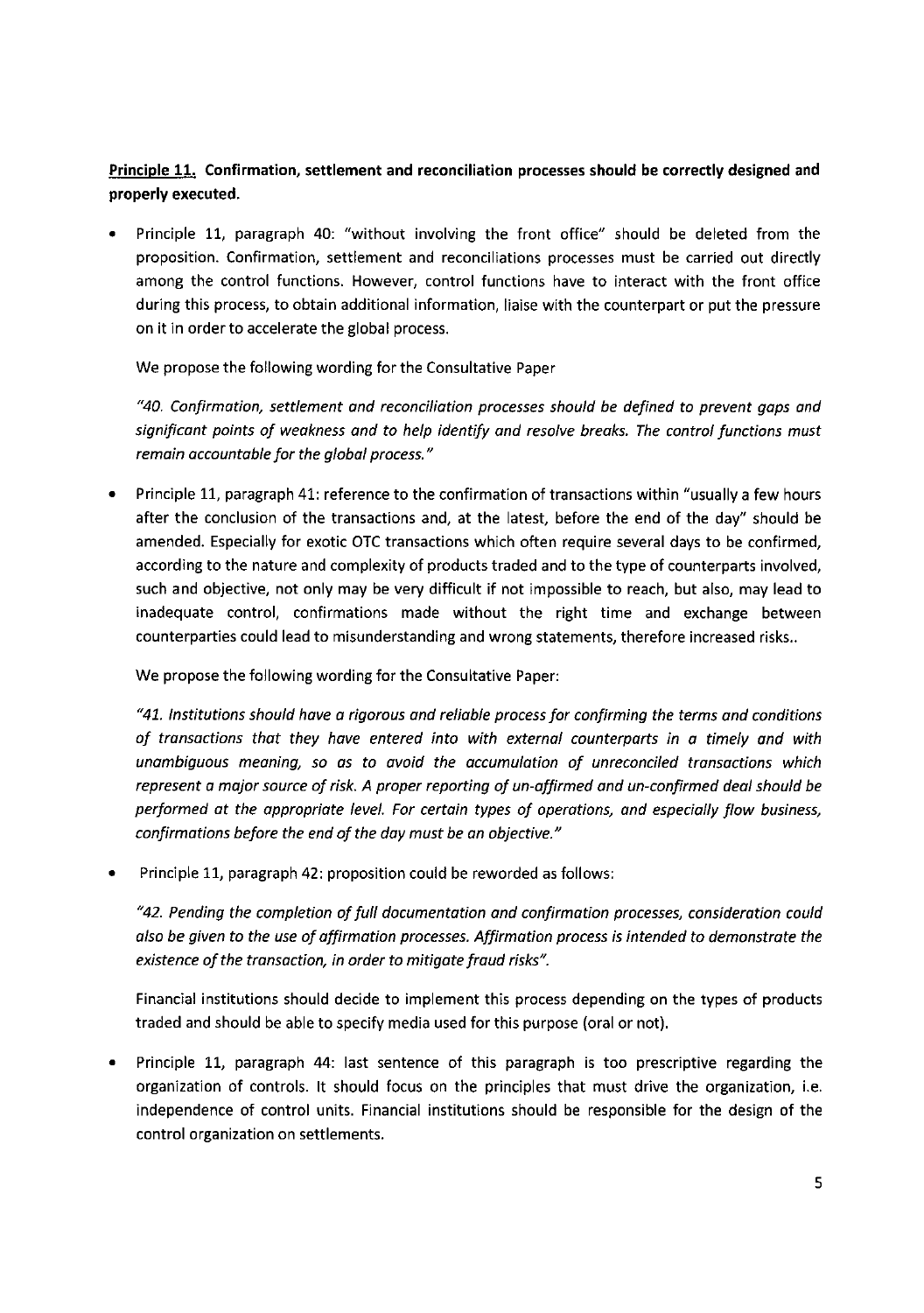- Principle 11, paragraphs 45 & 46: nostro balance projections on a real-time basis, including amendments and cancellations appear neither as a practical nor a suitable target. Real-time reconciliations with nostro institutions to process the cancel & amend do not take into account the netting process that is part of the payment process. This proposition should be superseded by three principles:
	- o Cancel & amend monitoring
	- o Nostro accounts reconciliations
	- o Treasury monitoring

We propose the following wording for the Consultative Paper:

*"45. Financial institutions should design and implement a control framework over amendments and cancelations, given their potential use for fraudulent purposes.*

*46. Financial institutions should set-up cash reconciliation processes with an appropriate frequency. Daily cash reconciliations could be regarded as a suitable target.*

*47. Financial institutions should be able to produce and monitor their economic treasury position, with an appropriate update frequency. Real-time updating could be regarded as a suitable target."*

- Principle 11, paragraph 48: definition of internal trades should be clarified as trades between two legal entities belonging to the same group (intercompany transactions). Intercompany transactions should be subject to the same procedures and conditions as those in place for external counterparts. This proposition does not concern transactions between desks of the same legal entity (intra-company transactions).
- Principle 11, paragraph 49: proposition should be amended to mention that the use of secure commercial trading platforms is to be encouraged only when such platforms are available.

# Principle 12. Institutions should ensure that their margining processes are working properly and that any changes are reconciled with the relevant positions on their books.

- Principle 12, paragraph 50: margin and collateral calls cannot be traced to a trader, since they are globalized for some counterparts. However, when an anomaly is identified, financial institutions should be able to produce an audit trail and to trace the issue back to the transaction level, and therefore at the trader level.
- Principle 12, paragraph 53: instead of analyzing margin and collateral calls cannot be traced to a trader, since they are globalized for some counterparts. However, when an anomaly is identified, financial institutions should be able to produce an audit trail and to trace the issue back to the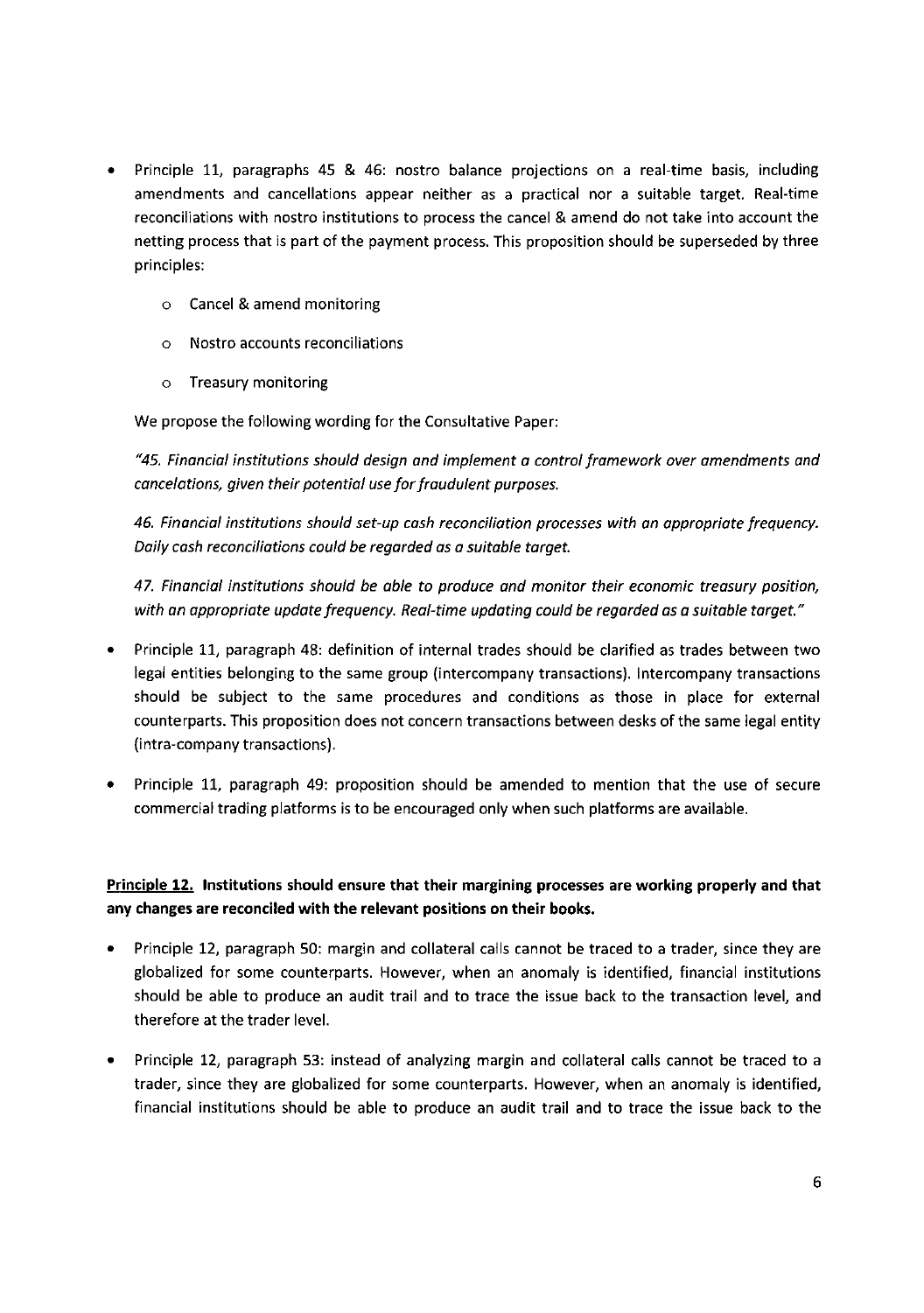trader level. Additionally, an analysis of the treasury position could be performed instead of an analysis of gross and net cash flows.

We propose the following wording for the Consultative Paper:

*"53. Consideration should be given to the analysis of treasury position, on the one hand, and whether these can be understood in the context of the trader mandate, positions and reported P&L, on the other hand. Financial institutions should design and implement a workflow that could ensure appropriate investigation of disputes over collateral."*

### Principle 13. Sources of operational risks in market-related activities should be properly identified and monitored with the appropriate level of scrutiny, intensity and timeliness.

• Principle 13, paragraph 57: frequency of monitoring should be set according to the sensitivity of the activities, books, products or processes monitored. Financial institutions should be responsible for setting the appropriate monitoring frequency, with reference to the proportionality principle. Moreover, examples mentioned in proposition may not be relevant. For instance, provisions should be monitored on a daily, weekly or monthly basis, depending on their sensitivity. Also, it must be noted that for some types of controls, a too short periodicity may lead to the impossibility to track relevant anomalies, and therefore inappropriate risk control.

# Principle 14. In addition to the monitoring of net amounts and sensitivity measures, the gross notional amounts of transactions should be kept under strict control for monitoring operational and counterparty risks, through the definition of pertinent limits and/or participation in initiatives for the novation of contracts.

- Principle 14, paragraph 59: this proposition should be amended to advocate for an ex post monitoring of ceilings on gross notional amounts at the desk level, for a limited perimeter of products.
	- o Real-time monitoring would not increase significantly financial institutions' ability to detect fraudulent behaviors. Rogue trading cases have demonstrated that hidden positions took time to build (several months in general). We think that the systematic real time monitoring of limits would not only be extremely difficult to implement, but also could imply very important investment of control resources which could be better employed on other issues.
		- there is no real time reconcilation between F/O systems (where risks are computed) and B/0 systems; this means in particular that a rogue trader may hide a position until the end of the day even if risks are monitored in real time
		- trading tickets constituting one set of transactions are not necessarily entered in the system at the same time; in particular, complex OTC trades usually take longer to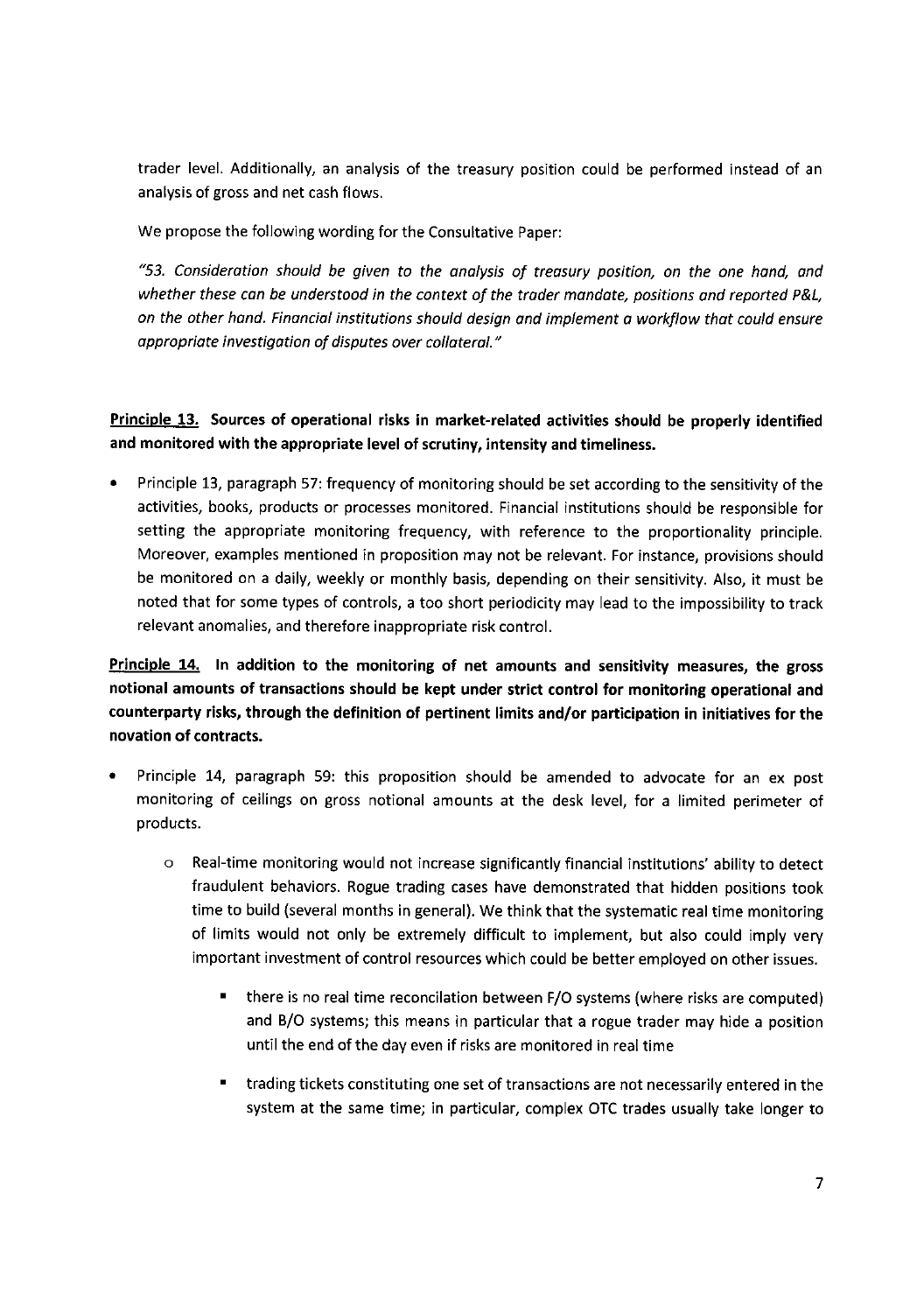enter than their vanilla hedges; this time lag generates a lot of false alerts on an intra-day basis

- in the case of options books, it is necessary to recompute the risks (delta,..) in order to monitor the limits, which is at best difficult and sometimes impossible (in particular for exotic products that require long computation times)
- the validation of risk indicators by the Risk teams requires a fair amount of time in order to ascertain their accuracy, and take decisions on right analysis
- For these practical reasons, and because large operational losses are rarely generated over one day but rather over a period of time, we consider that risk monitoring is more efficiently done on an overnight basis
- o Monitoring at the trader level would not be practical. However, in case of anomaly or suspicion, financial institutions should be able to focus on a specific trader and to produce an audit trade at the trader level.
- Perimeter should be limited since limits in terms of gross notional amounts may not be a relevant indicator of risks related to transactions for some products. Also, market activities are followed by desks, P&L are defined by desks, market limits are therefore also defined by desks. We agree that traders must know and validate the limits that are assigned to them, but they must not be specified on a trader basis.

# Principle 15. Information systems in the trading area should be appropriately designed and implemented so as to guarantee a high level of protection in market-related activities.

• Principle 15, paragraph 62: proposition should be reworded into *"the level of security of these systems should be regularly tested and monitored in order to prevent non-authorized access".* Prevention of identity usurpation stricto sensu would require the use of biometric devices that may not be available or authorized by local regulations.

#### 4. Internal reporting system

# Principle 17. Institutions should ensure the quality and consistency of their internal reports and that they are appropriate to the needs of the recipients for which they are intended.

• Principle 17, paragraph 66: reports aiming to detect operational risks in market related activities should be produced under the responsibility of the control functions, rather than by the control functions. Some reports cannot be directly produced by control functions. However, in these cases, control functions should design, specify and control the reports and should be held accountable for them.